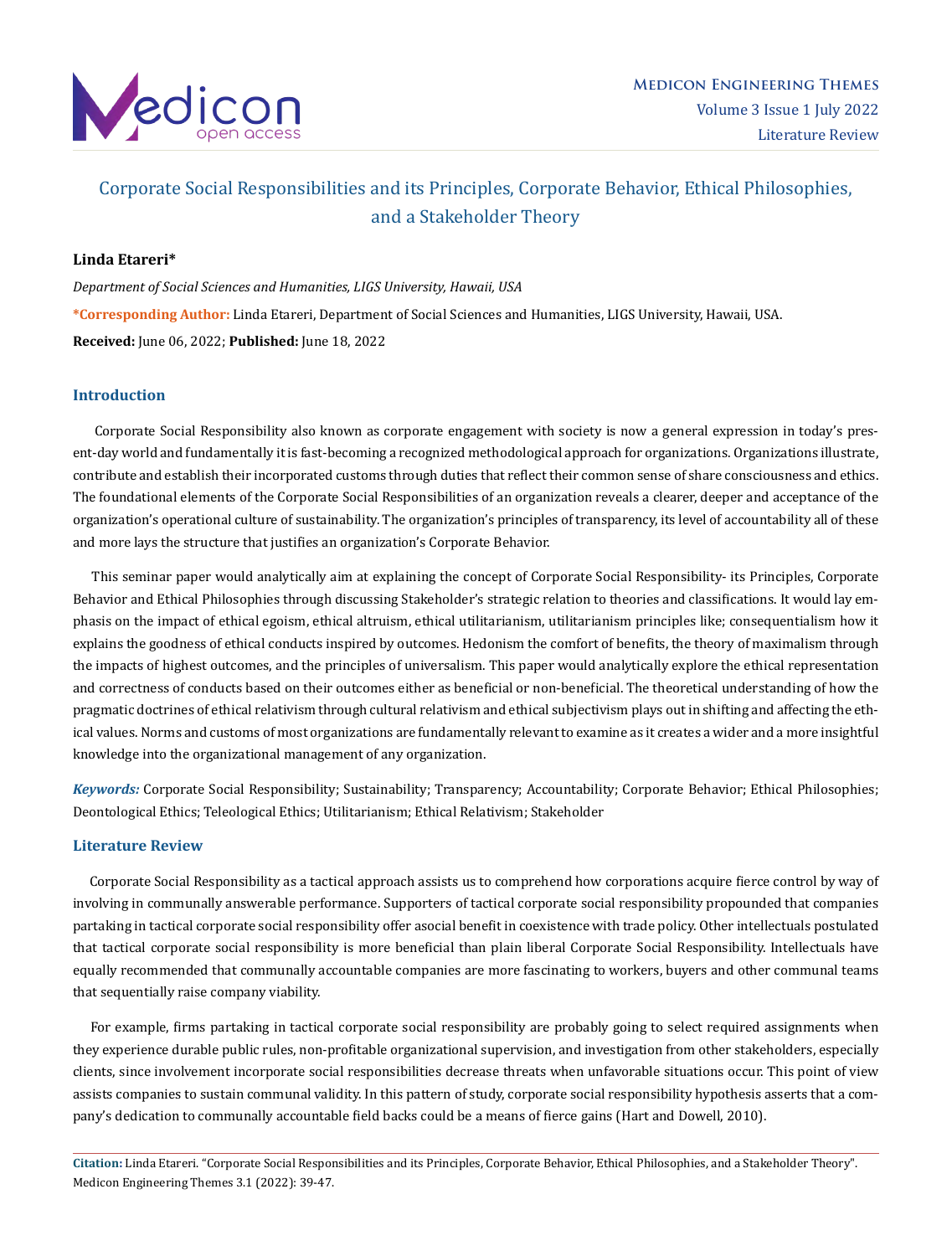Conversely, corporate social responsibility engagement does not spontaneously convert into company functionality. Several intellectuals have analyzed the effect of corporate social responsibility on trade outcomes and the power of changeable contexts. Corporate behavior is relevant in supporting associations with companies between people, groups and in the company entirely. It is vital as it reveals the standards of the trade and the scope of its behavior. Corporate behavior allows firms to conquer any issues they encounter. For instance, because of a rise in international influence, hurdles in dialect are probably escalating for firms thereby causing serious issues as daily activities may be disturbed. Corporate behavior allows administrators to conquer this issue by advancing cooperation. This is great gain for the administration since it can result in competent groups been established hence turning into inventive notions that are positive for firms.

 $\overline{40}$ 

#### **Corporate Social Responsibility**

 Corporate Social Responsibility is a controlling and directing theory implored by companies for incorporating communal and ecological tasks into their trade function and transactions with their stakeholders. The concept of Corporate Social Responsibility is comprehended as means by which a firm accomplishes equilibrium of commercial, ecological and communal necessities then equally dealing with the anticipations of the stakeholders and shareholders. The United Nations Industrial Development Organization formed its Corporate Social Responsibility initiative on the Triple Bottom Line method that has demonstrated to be an effective approach for the small and medium sized companies in growing countries to help them accomplish communal and ecological worth in the absence of negotiating their quality of being better than other competitors. Triple bottom method is utilized as a structure for gauging and recording the functionality of the company in opposition to commercial, communal and ecological functionality.

 Corporate Social Responsibility is described in other terms and some companies use terms that include corporate ethics, corporate accountability, good corporate governance, corporate responsibility or corporate citizenship. Corporate Social Responsibility seems not to have a general name but it is commonly recognized as explicit company procedures concerning social standards, adherence with statutory principles and regards for commercial standards. This lack of general definition has made several organization to identify Corporate Social Responsibility as a true corporation of social conscience while others describe it as a novel corporation of tactical structure and some completely disperse it. Hopkins (2004) believes that using the terminology Corporate Responsibility in place of Corporate Social Responsibility alters the naming and essence of Corporate Social responsibility.

 A satisfactorily executed Corporate Social Responsibility theory can result in a diversity of situation that places a firm in a positive or heightened trade placement, like inflated sales and gains, advanced output and status, proficient human resource position, advance potential users and buyer's dedication. The first time users of Corporate Social Responsibility approach were companies like Johnson & Johnson, the owner Robert Wood Johnson developed their aims in 1943 and it entails that the necessity of their customers are placed first. Milton Hershey owner of The Hershey Company established not only a company in Hershey, Milton developed a settlement and group of people with provisions, building complex and ethnic organization that is still improving till date.

 There is no universal way for implementing Corporate Social Responsibility; its implementation is dependent on the requirements of the respective companies. Corporate Social Responsibility can be incorporated into a company's central process of decision-making, directing procedures, plans as well as program for an elongated time or methodically. Several business before now have principles concerning how to deal with clients, society and workers. The conventional perspective of company is to fundamentally bump up gains. Nevertheless, the conventional perspectives are no more embraced in modern-day company operations in that corporate business have accepted the notions of Corporate Social Responsibility that is in support of commercial, environmental and communal achievement.

 Corporate Social Responsibility views communal and environmental courses as possibilities for advancement and accessing natural resources. Workers particularly the experts in high numbers desire to work for firms that are concerned about their needs and have notable standing in the community. Employing the skillful workers and having them greatly committed fuels advancement. Corporate Social Responsibility in the  $21<sup>st</sup>$  century has gained recognitions from firm and stakeholders in the supply chain. Supply chain is the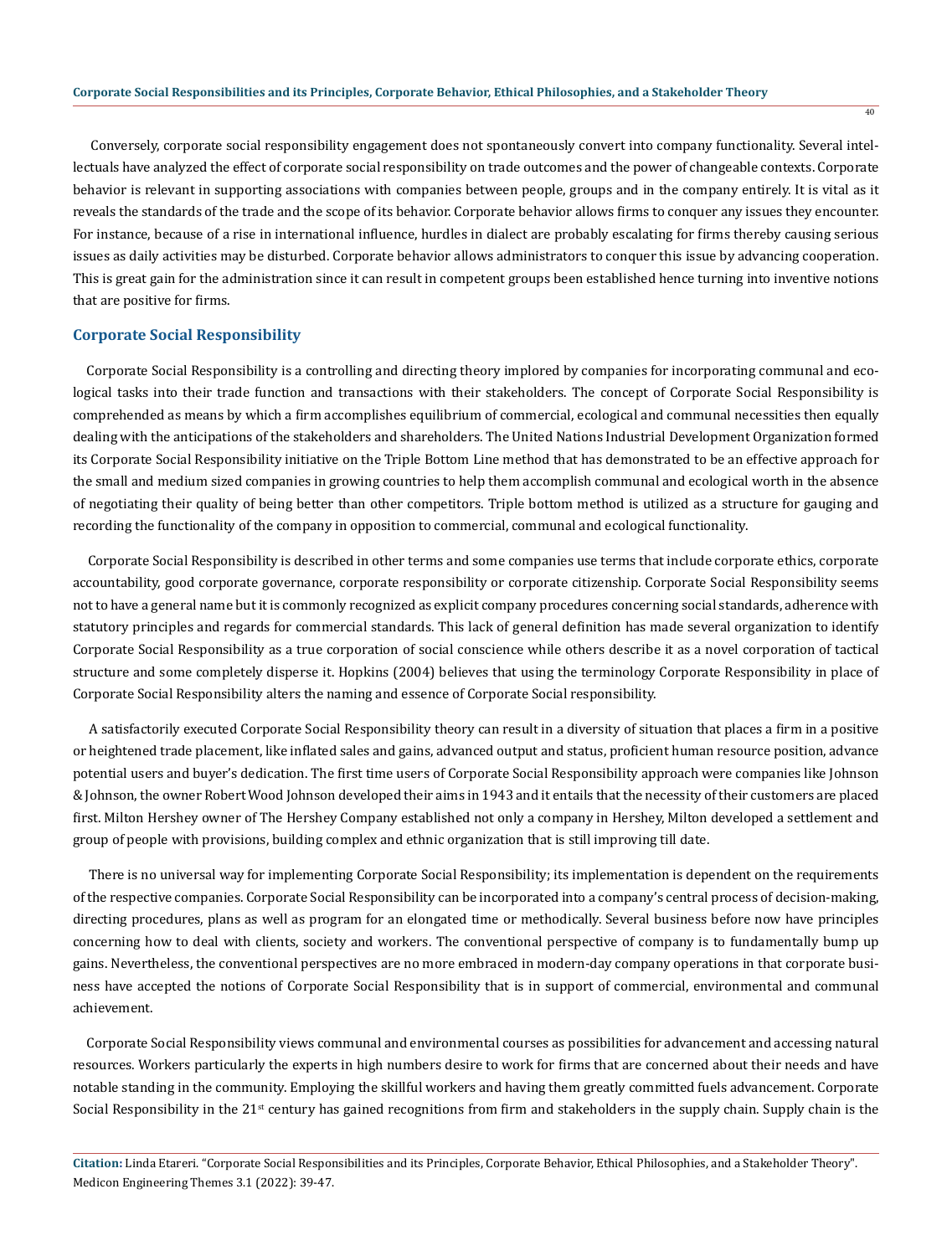procedure where by some companies comprising vendors, buyers and strategic contributors function collectively to offer profitable collections of goods and aids to the clients. Lack of Corporate social responsibility in the supply chain has highly influenced the status of some firms, resulting in huge costs to settle issues. For example in the event of the 2013 Savar building slump that resulted in the death of more than 1000 persons, it moved firms to determine the effect of their services on the community. Conversely is the horsemeat issue of 2013 in the United Kingdom that affected several food business like TESCO the biggest business in United Kingdom, which resulted in the sack of the vendor. To this end, these circumstances have moved supply chain management to examine the Corporate Social Responsibility factors. Firms should incorporate social responsibility in their assessments of integral trademarks. Both emphasized the application of scientific knowledge in advancing prominence covering supply chain system.

#### **Principles of Corporate Social Responsibility**

There are three principles of Corporate of Social Responsibility to be discussed: Sustainability, Transparency and Accountability.

#### *Sustainability*

 Sustainability means the events and activities of a corporation that is classically voluntary and displays the insertion of communal and ecological needs in company operations as they relate with stakeholders. The main notion to integrate the concept of sustainability into companies can be based on moral reliance to manage a productive corporation in a long run. The preeminence on sustainability has become a focal point for several applications of corporate social responsibility. Primarily, the idea of sustainability was considered in respect of maintaining global course. The process of sustainability motives people, politics, and organizations to create decisions for long lasting purposes. By so doing, the application of sustainability will comprise of the day-to-day structure of events over a period of years rather than monthly occurrence. This action determines the gains involved instead of the loss. Sustainability is liable for the influence that the corporation applies on it area, trades and environments. Responsive authority of the influence converts into minimal costs, advance outward associations and better-controlled threats. The consciousness that a corporation operates around a wider structure, during compounded correlations with several stakeholder teams, permits it to be prepared and utilize the portions connected with sustainability. Sustainability creates understanding that individual establishment is enclosed with stakeholders. Creating and maintaining reasonable associations with stakeholders on the grounds of involvement and communications is very relevant since it enhances growth.

#### *Transparency*

 Transparency complements the notion of accountability and responsibility that are vital element for corporate social responsibility. Transparency causes it to be stress free for stakeholders to approach a corporation about its service therefore invigorating some form of responsibility and accountability in the corporation. The concept of transparency is relevant in establishing structures for influential organizational well-being and project creations as firms function in the direction of accomplishing sustainable objectives. From a regulatory point of view, corporate social responsibility is profoundly connected with transparency. A corporation with transparency gives instructions in a manner that stakeholders included can receive an ideal knowledge of the problems. The application of transparency in an organization makes it practicable for company's exceling in corporate social responsibility to be able to differentiate themselves from companies struggling with corporate social responsibility. The essence of honesty, dedication and openness that are inherent in corporate social responsibility are supported by transparency.

#### *Accountability*

 The term accountability recognizes the responsibility of corporations for their performances, commodities, principles and functionality. Accountability enables individuals that are impacted by the actions of an organization to hold the organization answerable for their actions. The approach of accountability requires basic transition of the legal structure of the organizations' mode of operation. This means putting ecological and communal tasks on the managers to enhance inherent tasks on monetary subjects and statutory entitlement for the society to delve for recompenses if they were impacted by the failure of the managers to discharge their tasks. In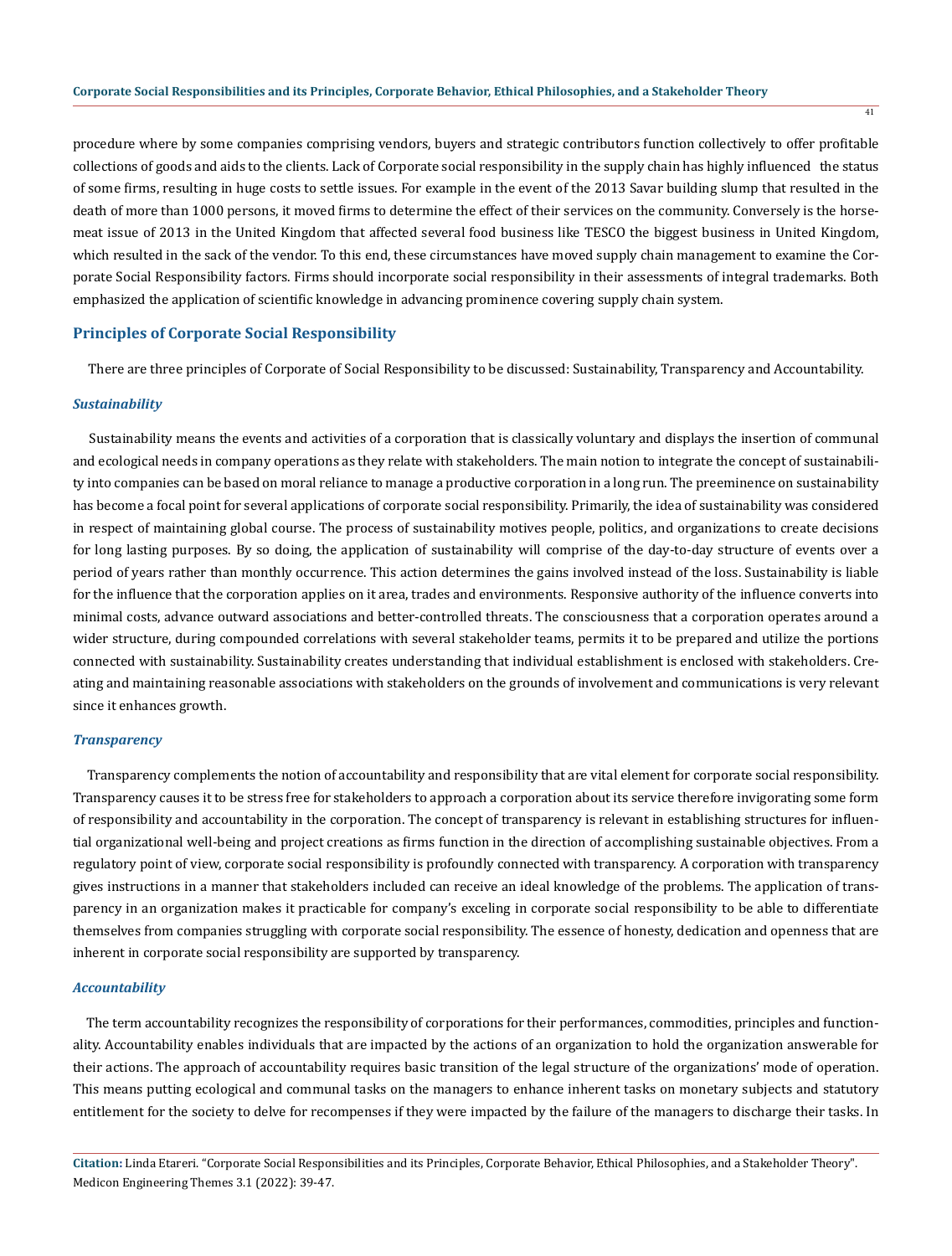place of requesting organizations to willingly provide details or reports of their functionality and influence to advance their environmental and communal functions, the corporate accountability approach decides that an organization should be forced to give account of their functionality. This approach is more drastic than the corporate social responsibility approach. Information on accountability is usually provided by several organization to fulfill requirements from the society and stockholders, the information comes concurrent with the yearly monetary reports. A detail of the report needs to depend on the following features:

- 1. Straightforwardness to all the individuals involved,
- 2. Importance of the report to the people involved.
- 3. Dependability on the validity of the course, description of the influence and liberty from unfairness
- 4. Similarity that suggests stability, both extension and amidst diverse corporations.

 Accountability acknowledges that corporation is included in a broader public social contacts and discharges obligation to the public instead of only the owners of the corporation.

# **Corporate Behavior**

 Corporate behavior is introduced as the principles of a firm or business that causes it to be distinct and worthy than the other firms or businesses. Displaying beneficial corporate behavior in a firm encourages solid trade name development; accordingly, trade name supports the relevance connected with corporate behavior. Additionally, corporate behavior includes rules of law, codes of moral conducts and rules of social responsibility. The term corporate behavior is keenly associated with Law, ethics and corporate social responsibility as depicted in the diagram below.



 Corporate behavior is relevant for the progress of a firm or business in a monetarily way or in respect of partnership between corporate and trade gains. The influence of corporate behavior is not only reflected on stakeholders and shareholders but equally on the whole economy. Sustainability is acquired when an organization functions morally and communally trustworthy in its trade decisions and tactical arrangement. It has been observed that socially responsible corporate behavior is very important for the long lasting status of firms or businesses.

 Corporate behavior and corporate social responsibility have all constituent parts linked, hence explaining corporate social responsibility as the social responsibility of companies that includes the ethical, economic, legal and permissive anticipations that community has of corporations within a period. The concept of corporate behavior in the direction of stakeholders is getting more relevant in operation and a vital aspect of corporate governance. The relevance of the concept of corporate behavior is that of ethical, legal and corporate responsibility for companies, stakeholder and the community at large. That is why to be a socially responsible corporation; the corporation is required to be more than legal and ethical in nature. Corporate social responsibility is not regularly a legal requisite,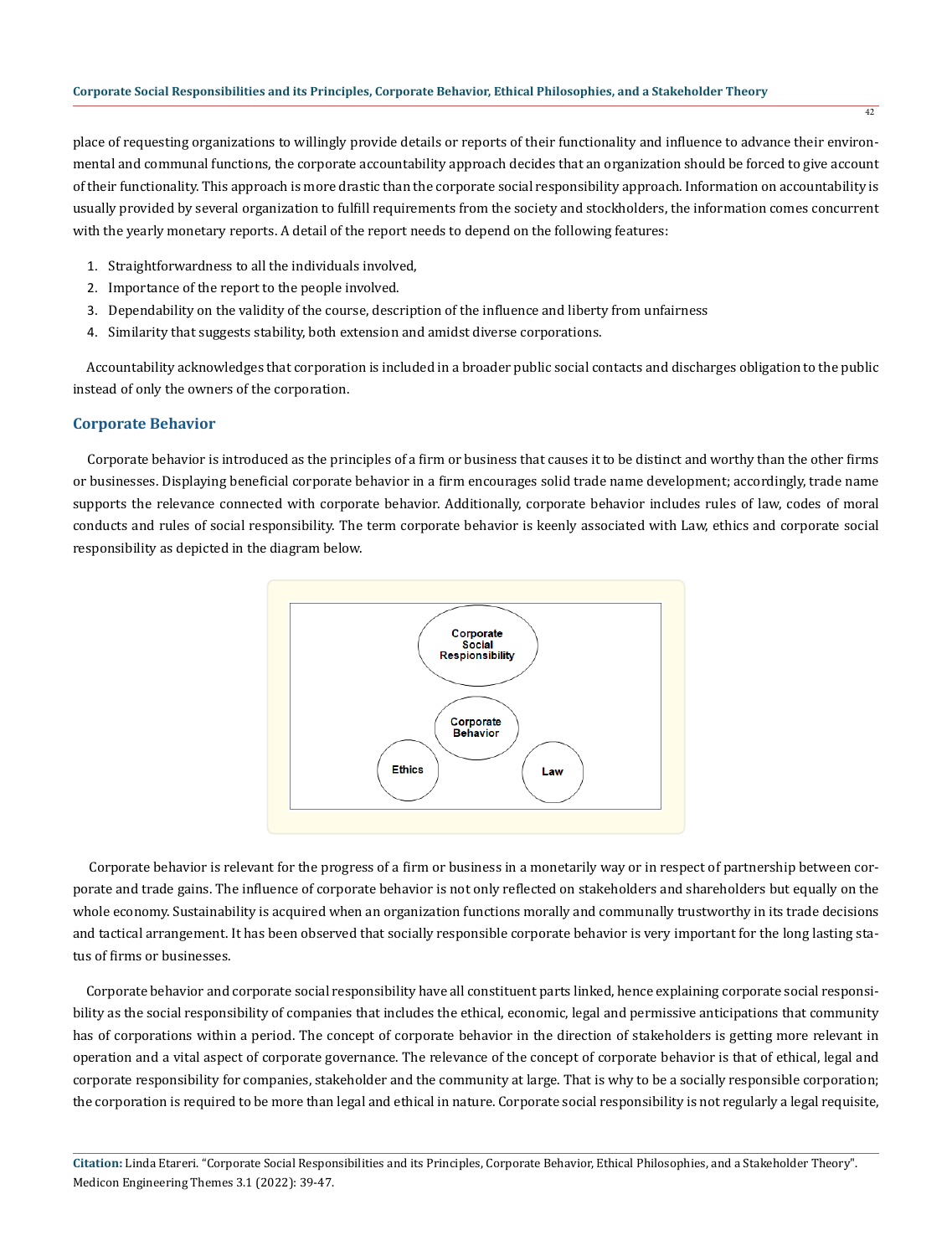but progressively, it is a requirement. Nonetheless, a firm or business is required to be morally accountable despite the fact that it is not a statutory requirement, which is one of the most relevant qualities of corporate social responsibility. This premise offers the plan of action for which corporate social responsibility is created.

 The gains received for being distinguished for possessing a good corporate behavior are numerous. The cardinal one is related to the point that it advances shareholder's worth; a solidified corporate behavior motivates assurance in investors, which sequentially results in a huge supply charge for a firm. A beneficial client knowledge of a firm amplifies the commodities of the firm. To the same extent, a solid corporate behavior is a predominant feature for establishing affiliations and tactical association since the associate firm has the tendency to advance its own status by coalition. In the same vein, a firm with a good status is more distinguished on law making and supervisory state decision- making matters. The self-esteem and dedication of workers are heightened at organizations with strong or good corporate behavior. During challenging moments, a good corporate behavior can defend the corporation from any faultfinding and present opinions explicitly well to customers or the community. For instance during the Pepsi Cola matter where it was noticed that the items on sale had substances inserted by hypodermic needles. Pepsi Cola Company handled the matter excellently well by alleviating the panic in the society with a societal crusade that outlined the uprightness of its producing system and corporate reputation.

## **Ethical Philosophies**

 Ethics is a process of moral rules also referred to as a moral or ethical philosophy that tries to apply logic in responding to different types of moral queries. It focuses on what is right for the people and the community. The approach originated from the Greek term ethos connoting tradition, norms or attitudes. Ethical philosophy is an aspect of philosophy that comprises articulation, upholding and suggesting postulations of good and bad actions. Ethics aims at solving inquires of human ethics by describing notions ,terms like good and bad, right and wrong or equity. It investigates the features of justice and assesses how individuals should live their lives in connection to others.

 Additionally, people apply the following five ethical philosophies in justifying their moral actions in corporations: deontology ethics, teleological ethics, utilitarianism, ethical relativism and ethical objectivism.

## **Deontological Ethics**

 Deontological Ethics is an ethical perspective that concentrates on the right or wrong of an act instead of the right or wrong of the outcomes of the act. Deontology applies policies to differentiate bad actions from good actions. This theory is connected with theorist Immanuel Kant. Kant asserted that moral behaviors accompany general ethical rules like: do not rob, do not falsify anything, and do not trick any one. According to Immanuel Kant, 1998 (1781; 1785), the greatest good was the good act and ethically just conducts are those conducts performed as duty bound. The theory of Deontology is easy to implement as far as people abide by the rules and perform their obligations right. Deontology originated from the Greek "deon" connoting duty and "logos "connoting science.

 A Deontologist believes that the only attitude that should be deemed moral is that which has right or good intentions. Hence, to a Deontologist, a condition is good or bad because the action that resulted to is right or wrong. The rightness of an action depends on its adherence to ethical rules, in other words, rightness supersedes goodness. As opposed to consequentialism theory that determines acts based on consequences, deontology theory is against examining the damages and gains of the condition. This prevents partiality and unpredictability since there are prescribed policies to use. In the face of its firmness, strictly adhering to these theories can bring about consequences that several individuals consider unfavorable. For instance, Mr. Gann's neighbor's fire alarm goes off, he is not in the house but his dog is locked in and the house could explode before his arrival or the arrival of fire service men. Mr. Gann could break into the house in order to save the dog but he does not have the permission of his neighbor to do so, he is unable to break in because it is not morally right to break in without permission from the owner of the house. On the contrarily, a consequentiality would suggest that the concluding part of the matter legitimizes the radical move while a virtue ethicist will focus on none of them but will determine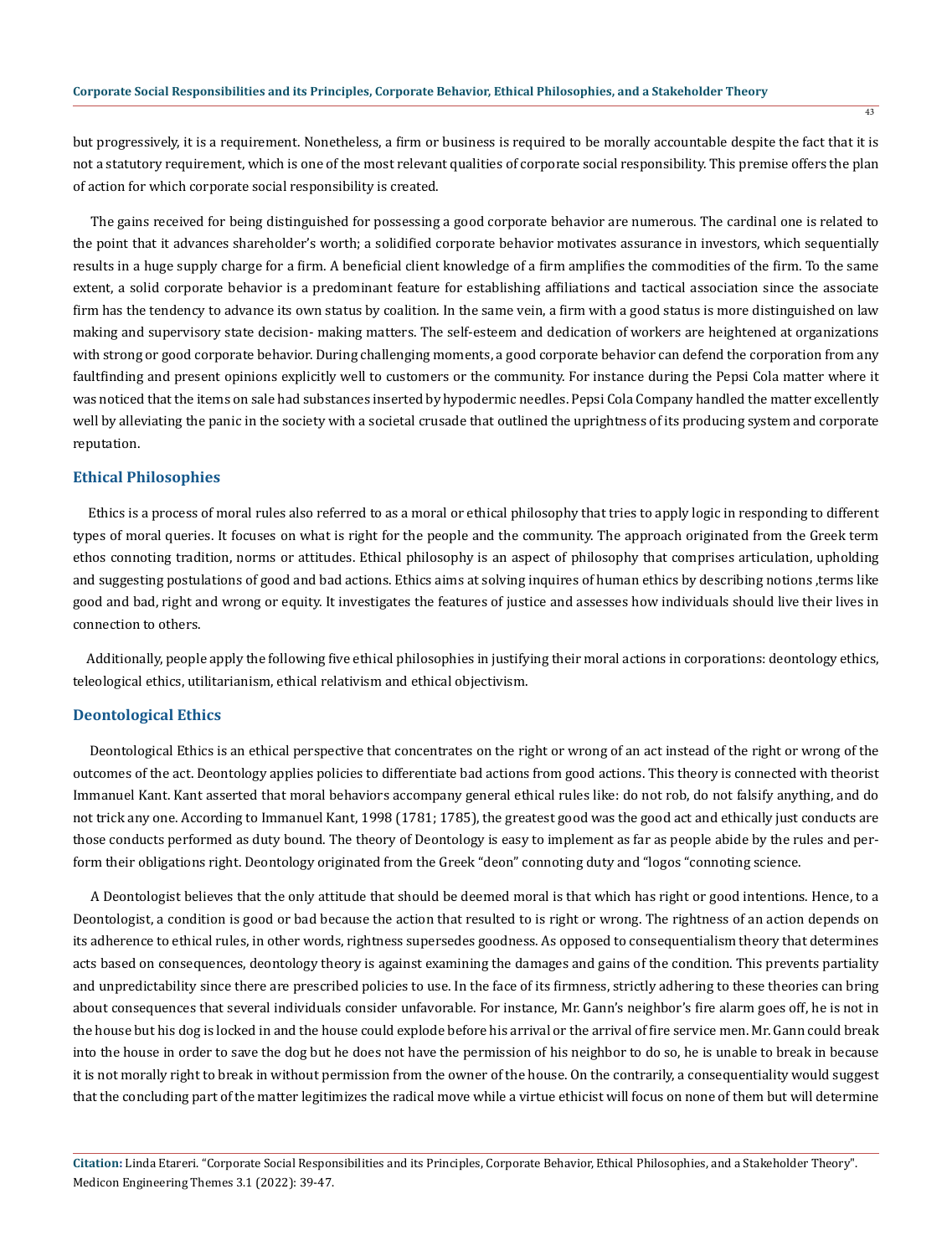whether Mr. Gann acted in line with notable virtues. The emphasis of this theory is that duty is not dependent on what is gratifying or advantageous but on the obligation. For example, an individual is compelled to always speak the truth even when his life is at stake.

# **Teleological Ethics**

 Teleological ethics are rooted on the premise that a resolution following a particular action must be formed on examining a specific consequence. Teleology is derived from the Greek term "telos" which is defined as 'an end'. Hence, a conduct will not be right or wrong but a result of the conduct of the people included will be either good or bad.

 Teleological ethics are consequence-based perspective of ethics that was presented by Jeremy Bentham and formed by John Stuart referred to also as utilitarianism. In teleology, goodness or badness is ascertained by the outcomes that is capable of rationalizing a conduct as moral if it generates the highest good for the highest amount.

 According to teleology, all justifiable conducts are neither good nor bad but the emphasis is on what occurs in the outcome of the conducts. In other words, it is the outcome of the conduct that declares the conduct good or bad. Ordinarily, the right outcomes are those that are greatly advantageous to the human race, they can raise excitement, comfort, fulfillment and usually the overall well-being of the humanity. Diverse processes of teleological ethics varies not just precisely, on what the right outcomes are but equally on how humans equalize the practicable outcomes.

 Ultimately, minimal decisions are indisputably favorable, which means it is relevant to determine how to achieve the perfect equilibrium of right and wrong in any action.

 Therefore, from a teleological perspective, with reference to the scenario given in deontological ethics, the act of breaking into the house to rescue the dog from been endangered in the event of a burning house will be justified because the outcome will be considered favorable. Stealing in this theory will be considered excusable if the outcome is to feed a starving fellow and prevent the fellow from dying of hunger.

## **Utilitarianism**

 Utilitarianism is an ethical philosophy that ascertains good from bad by concentrating on consequences. It belongs to the class of consequentialism ethical theory whereby conducts are elevated to increase excitements and welfare for the affected people. This ethic philosophy is prescriptive in nature and a custom that originated from the English theorists and business analyst Jeremy Bentham and John Stuart Mill in the late 18<sup>th</sup> -19<sup>th</sup> centuries. According to this philosophy, it is feasible for a good act to be performed from a bad rationale. Therefore, the Advocates of this theory will differentiate between the applicability of complementing or criticizing a person from whether the conduct was correct. Concerning outcomes, the utilitarian's involve all the right and wrong provided by the conduct, whether resulting after the conducts are executed or amidst the execution.

Utilitarian's are known for determining the following:

- The number of persons that will be affected badly, which is dolors and also those on the benefiting side which is hedons.
- The gravity of the impact.
- Equal measurements for all the existing choices.
- Select the conduct that yields the highest number of benefits.

#### *Utilitarian Principles are*

- 1. *Consequentialism:* This principle states that the goodness of any conduct is ascertained merely by the outcomes.
- 2. *Hedonism:* This principle states that comfort is fundamentally beneficial.
- 3. *Maximalism:* This principle states that the good conduct does not only have a right outcome but the highest number of right outcomes.

**Citation:** Linda Etareri. "Corporate Social Responsibilities and its Principles, Corporate Behavior, Ethical Philosophies, and a Stakeholder Theory". Medicon Engineering Themes 3.1 (2022): 39-47.

 $\overline{44}$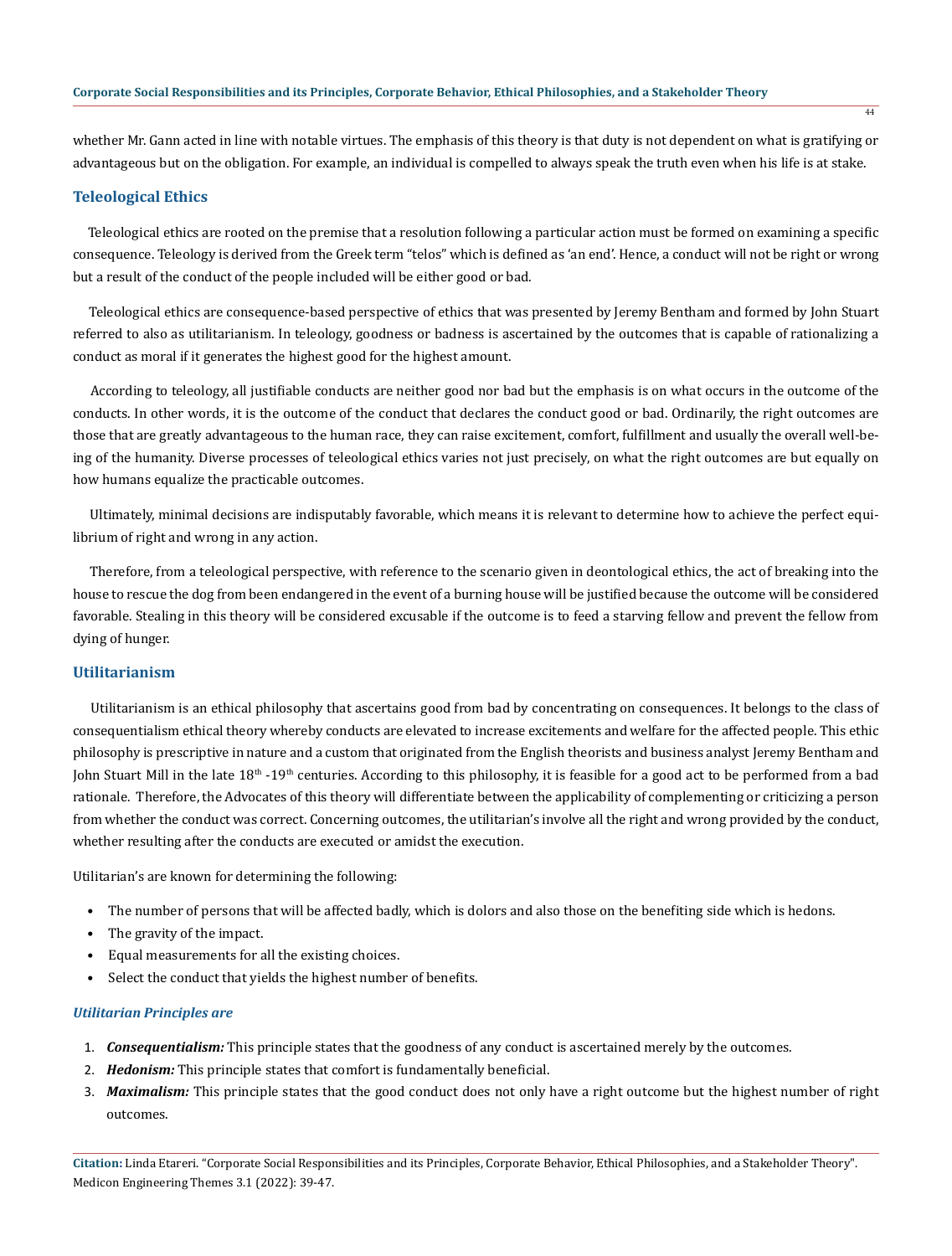4. *Universalism:* This principle states that the outcomes to be determined are those for everybody.

 A good example of utilitarian theory is during the serious outbreak of COVID-19 in Italy, medical preferential attention was given to the younger people over the very old ones. Treating the younger people and allowing the old ones to die instead was for the greatest good of the people.

# **Ethical Relativism**

 This theory states that there are no perfect ethics, meaning no action is either ethically good or bad. Rather the good and bad are rooted on communal standards. This is likened to Situational Ethics, which is a classification of ethical relativism. In other words, ethical relativism connotes that ethics has transformed over time and are not perfect. The benefit of this theory is that it accepts a diversification in customs and applications by permitting people to morally adjust as the customs, notions and scientific application transits in the community. The drawback of this theory is that facts, good and bad, and equity are all comparative in nature because the fact that some persons consider something good or bad does not cause it to be so. For example, the killing of twins was a custom and ethically embraced in Nigeria so many years ago but it is no longer so, due to the transition in social ethics.

 From the ethical relativism point of view, even though good and bad are not perfect, it must be ascertained in the community by a mixture of examination, reasoning, communal choice and style, awareness, feelings and policies that appears to produce the greatest satisfactions. Ethic is the cement that joins a community collectively. Ethical relativism is that cement. There should be an agreement of good and bad for a community to operation effectively. It appears common in some customs that killing, robbery and swindling is bad as it is clear that when people commit such offences, they are sanctioned or jailed.

There are two major classes of ethical relativism: *cultural relativism and ethical subjectivism*.

 Cultural Relativism often referred to as conventional ethical relativism states that all ethical rules are rationalized merely by their customary approval and are not mandatory for other customs.

 Ethical Subjectivism states that ethical rules are rationalized merely by the person and does not essentially bind other people except the person who embraces them. Both Philosophies are similar and vary majorly in respect to their jurisdiction.

An example of ethical relativism is – what is good for Mr. Ben might not be good for Mr. Van.

#### **Ethical Objectivism**

 This theory is of the view that some ethical values are objectively right and some demands are objectively correct. Ethical values are objective if they are binding to everybody, regardless of whether people accept that they do and even if following them do not fulfill anybody's wishes. The advocates of this theory believe that ethical standards are perfect facts and are not subject to transition. These standards are general, since they are binding to humanity globally at all times. It permits simple implementation of reasoning to ethical affirmations. It equally enhances the resolving of ethical conflicts since if there is opposition between two ethical norms, only one of them will be correct.

#### **Stakeholder Theory**

 Any individual, corporation, social group or the entire community that has a stake or interest in a company is known as a stakeholder. Therefore, stakeholders can be internal or external in nature to the corporation. Diverse stakeholders that have diverse stakes business frequently deal with barters in attempting to satisfy them all. An essential percentage in a program or trade is referred to as a stake.

 Stakeholder theory is a justification for directorial processes. The central request is that by offering more teams whose authorities can maintain their performance gain, stakeholder theory causes it to be simpler to partake in personal transactions and support it than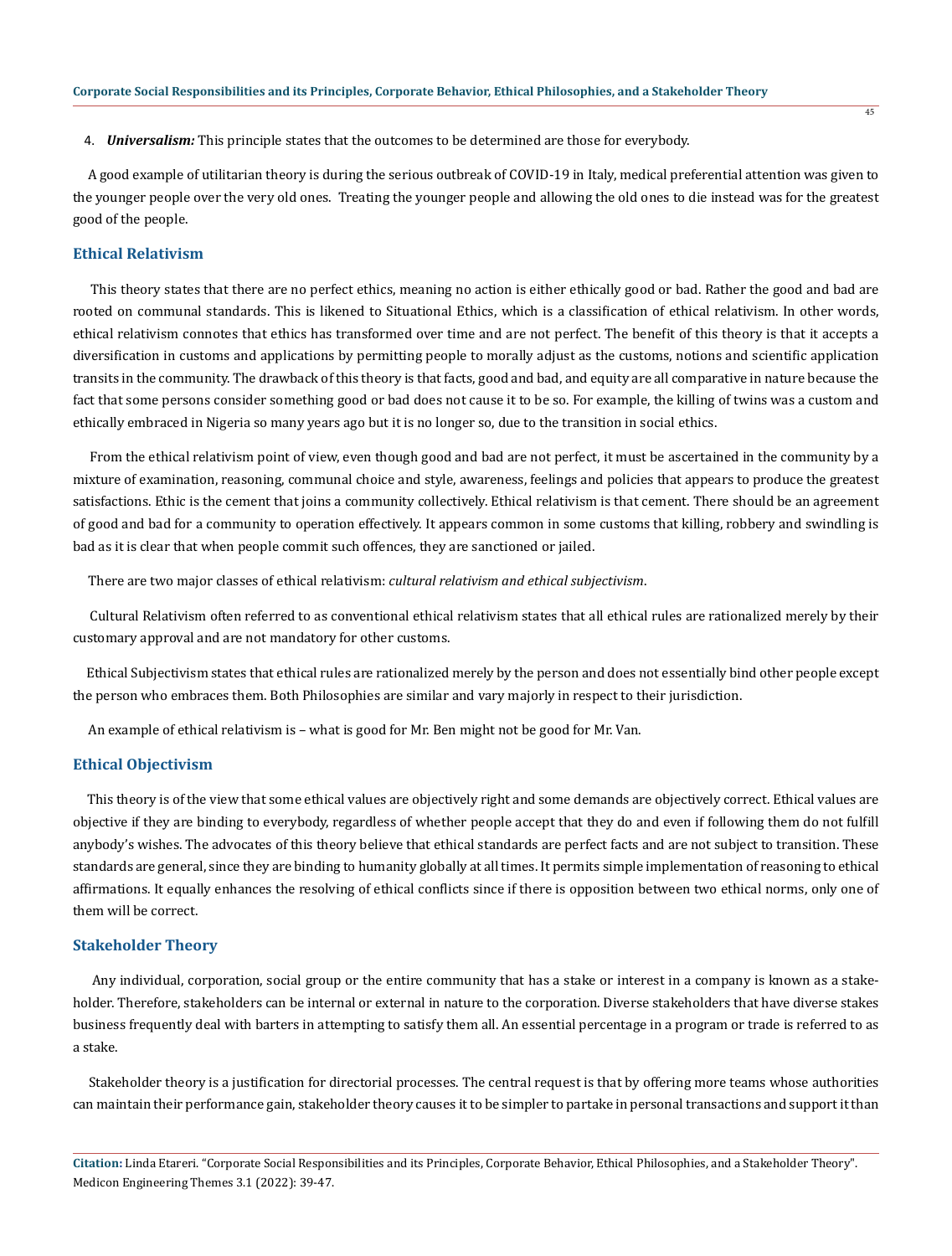if shareholder theory was the main impetus. In variation, there is a contention that authorities who are liable for only shareholders are more competent to evaluate their functionality and explicitly observe whether they have performed satisfactorily or not. Actually, it a justifiable fact for stakeholder theory to set up more responsibilities for directors, since they have various commitments and tasks of attention to the community.

46

 The theory of stakeholder mainly focuses on issuing out monetary returns. This perspective presents stakeholder theory as mainly concerned on who gets the assets of the corporation, and presents a complete dispute between shareholder and other stakeholders as regards to who receives what. Stakeholders are entitled to opinions on how assets are distributed and their engagement influences how they see the allotment of assets. It is noted that stakeholders are usually willing to embrace field backs if they know the process has been equitable. Every stakeholder should receive similar treatment. Stakeholder theory necessitates altering the on-going law. There is a debate that the law needs to be altered to either conquer the thoughts that actions opposed to shareholder operations are illegitimate or stress free to implement stakeholder theory. To order certain changes in the law that pushes authorities to recognize stakeholders would be helpful, however the laws should not be replaced with the details that encompasses stakeholder theory or be viewed as relevant accomplishments to accepting the stakeholder theory. More so, the theory was established as a process of discretionary barter for people in an industrialist financial system. No doubt, it is therefore not a method of progressivism or designed communal rules to be enacted by the country. Another aspect of study that is connected with stakeholder theory is corporate social responsibility. Stakeholder theory was very relevant for assisting corporate social responsibility authors to recognize and highlight the communal duties of the corporations either by means of observation or by means of abstract notions. The issue of developing ethics and business is not placed in the purview of corporate social responsibility, except the method by which a firm develops ethics influences the community in an unfavorable way. Corporate social responsibility does not have many comments on how ethics are established since ethic is launched as an item added later to the ethic establishment procedures. By including corporate social responsibility to the inherent monetary duties of the corporation, the corporate social responsibility literally intensifies the issues of industrialism and principles.

#### **Classification of stakeholders**

 Stakeholders can be classified as internal or external. Internal stakeholders are individuals whose dividends in a corporation occurs by way of immediate partnership like job, proprietorship or financing. An example of internal stakeholder are stockholders or shareholders, which are tremendously influenced by the result of a trade. For instance, if a monetary company puts \$20 million into a textile trade for an interest of 15% value and paramount impact, the company is deemed an internal stakeholder of the trade. The company is deemed to have a stake because the interest of the company's input depends on the triumph and defeat of the trade.

 External stakeholders are those individuals who do not work out rightly with the corporation notwithstanding are influenced somehow by the performances and results of the operations of the corporation. Examples of external stakeholders are contractors and dealers. It is a bit uneasy to recognize external stakeholders because they do not have that immediate or outright partnership with the firm. Rather, an external stakeholder is ideally an individual or establishment that is impacted by the activities of the trade. In an event where a firm's activity causes environmental hazard, the particular community where the firm is situated is deemed external stakeholder since it is impacted by the hazard caused. On the other hand, external stakeholders may often have immediate influence on a firm nonetheless out rightly connected to it. For instance, the government as an external stakeholder can enact rules about the environmental hazards and the rule can influence the services of other companies causing environmental hazards.

#### **Voluntary and Involuntary stakeholders**

 A voluntary stakeholder can decide to not be a stakeholder to a corporation. For instance, a dealer can decide not to have transactions with a corporation and operate as a voluntary stakeholder. Stakeholders can pull out their stake in a transitory manner. Voluntary stakeholders are workers that can shift to another employment with a different hirer; clients that can purchase commodities form a different corporation and a stockholder that can vend their shares.